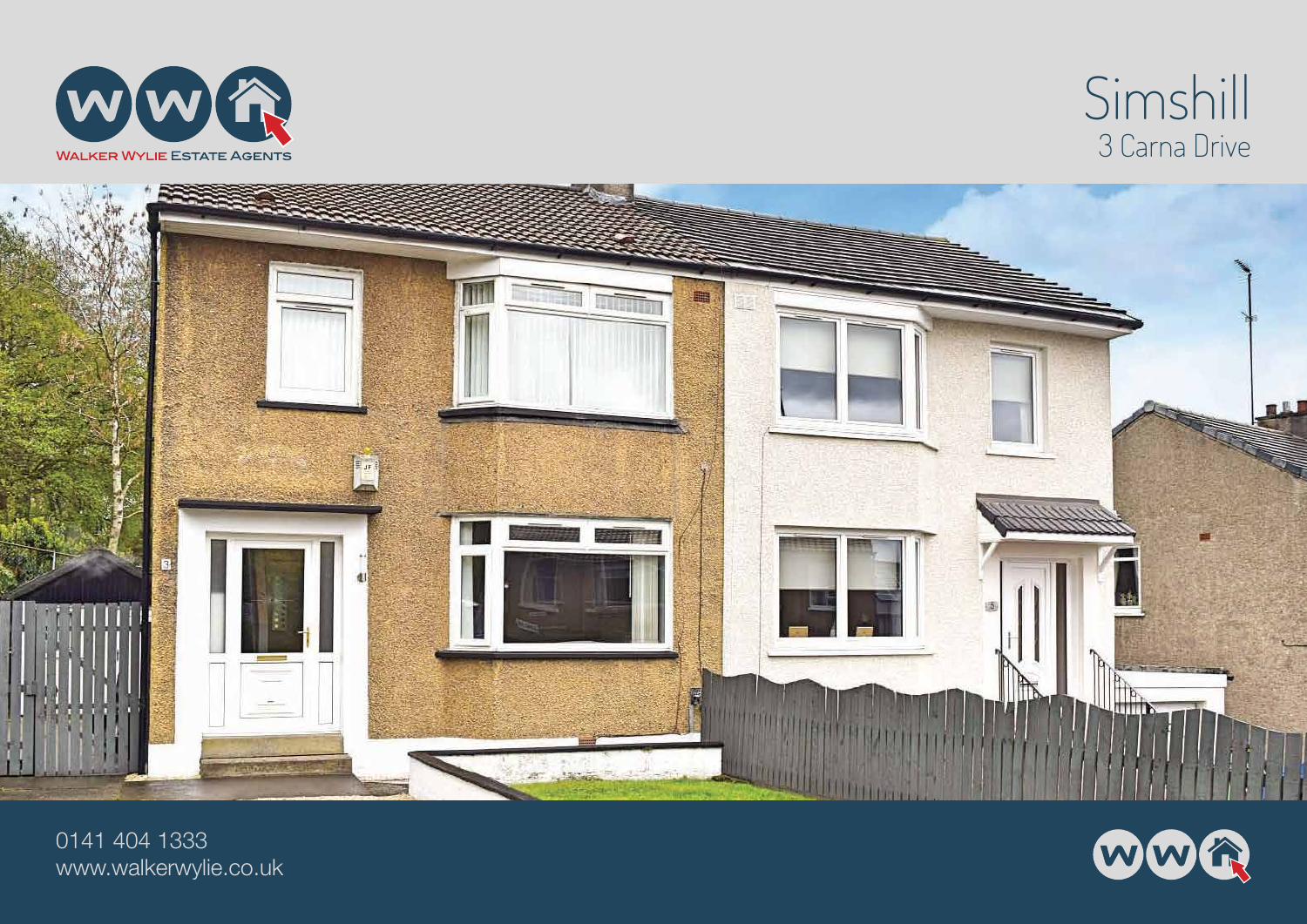# Superb example of five apartment family home in a sought after locale

Set within a highly desirable residential pocket and offering well proportioned family A further fixed staircase leading off the upper landing provides access to the professionally accommodation throughout, this exceptional three / four bedroom detached villa with converted attic offering an expansive apartment with central heating and a Velux upgraded interior, driveway parking, generous gardens grounds and professionally window. In addition, this impressive extra space could be incorporated into the overall concerted garage and attic space.

This family home has been comprehensively remodelled and upgraded by the current The property is set within generous front and rear gardens which have been well maintained owner and internally offers versatile family accommodation within five principle apartments by the current owner to create a delightful outdoor space. The front garden is laid equally formed over two levels.

Furthermore, the property greatly benefits from a professionally converted attic space which is open to a multitude of uses for a growing family.

storage; delightful front facing lounge with open views to the front; thoughtfully designed galley kitchen incorporating a range of wall and base mounted units and a selection of and seclusion. appliances; superb dining room (currently utilised as bedroom) greatly benefitting from garden.

In brief the accommodation extends to: an inviting reception hallway with under stair adjacent timber shed which greatly aids external storage. Furthermore, the spacious rear The generous rear garden is perfectly suited for family living with level decking leading off the kitchen and dining room and extending to a sizable section of loose stones and an garden is bounded by a combination of fencing and brick walling which enhances privacy

the introduction of twin patio doors providing level access to the rear decking area and Another final great advantage comes in the form of the converted detached garage which is fully powered and served with internet access making it an ideal home office or entertaining space. Access can be gained behind the garage to an additional garden

proportioned second double bedroom to the rear with built in sliding door wardrobes, As the photographs reveal, this upgraded and remodeled family home is beautifully third bedroom to the front and to complete the second floor accommodation there is an presented and is further complimented by gas fire central heating with combination boiler



accommodation subject to the relevant retrospective planning consents.

The fixed timber staircase leads to the first floor to reveal: a beautifully presented front space laid to lawn which has scope for further development. facing master bedroom with ample space for free standing wardrobes; generously upgraded family bathroom comprising a modern three piece suite with shower over bath. and double glazed windows throughout.

proportioned to lawn and loose stones while a paved section to the side offers parking for a number of cars.

> 0141 404 1333 www.walkerwylie.co.uk